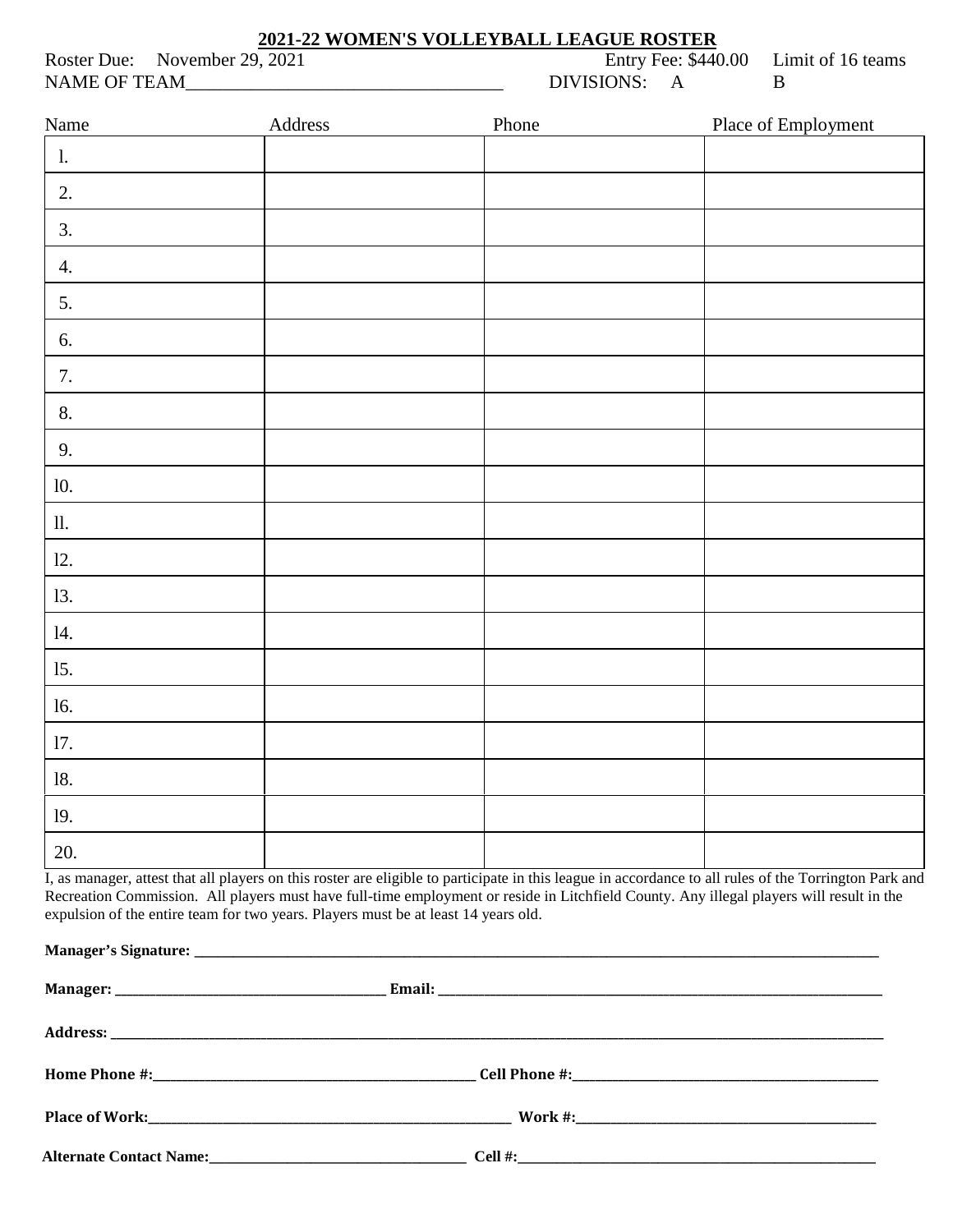- l. Rosters Entry fee is \$440.00 which is due by November 29, 2021. (THERE WILL BE NO EXCEPTIONS FOR LATE ENTRIES). Rosters are frozen as of December 17, 2021.
- 2. Eligibility All players must have full-time employment or reside in Litchfield County. They may also own property with a value of \$1,000 or more. Vehicles are not considered eligible. Any illegal players will result in the expulsion of the entire team for two years. Players must be 14 years old.
- 3. Game Regulations Games will start promptly on the hour. Teams will have a grace period of 10 minutes to field a team of 3 players or to use as a warm-up period. Teams unable to field 3 players will be charged with a forfeit and be assessed 3 losses. Teams charged with more than two forfeits will be restricted from further play for the remainder of the season.
- 4. Timeouts Each team will have one thirty-second timeout per game.
- 5. Game Termination Rally scoring, games to 25, with a 2-point margin of victory. If the score becomes tied at 25, the 2-point margin is dropped and it becomes the first team to 27 is the winner. All games must be played out in their entirety.
- 6. Lining team The lining team must supply 2 or 3 linesmen or lose 1 win for each game. Linesmen are to stand at the corners of the playing field (yellow lines) in order to make accurate calls on the lines, no phone use or talking with spectators will be allowed while game is in play.
- 7. Rules High School Federation rules will be followed.
- 8. Serving On bleacher side you can step over the serving line if needed, but you must start behind the line. On the wall side, you must always stay behind the serving line as there is much more room on this side and you may not step on or over the line before touching the ball.
- 9. Everything off ceiling and basketball hoops are playable, unless it breaks the plane of the net. Walls are not playable at any point. Captains and referees should go over ground rules before the game.
- 10. Referees: All teams are required to supply referees before/after games each week as assigned.
- 11. Any children that accompany players to the games must stay seated inside the gym. If this rule is not followed, the team will be assessed a loss. If this continues the team will be terminated from the league (with no refund).
- 12. **NO PETS** are allowed in the school, please leave them home where they will be safe.
- 13. **ATTITUDES:** NO attitudes will be tolerated this year, this is supposed to be a fun league, and we're all adults please act like one.
- 14. Fighting of any kind will result in dismissal of the whole entire team; Torrington Parks and Recreation has a no tolerance policy for fighting.
- 15. Forfeits: All teams must have a minimum of 3 players on the court at all times, otherwise they will have to forfeit the game.
- **16. Tentative Schedule: Friday Nights – December 3rd – March 11th – Playoffs – March 18th.**